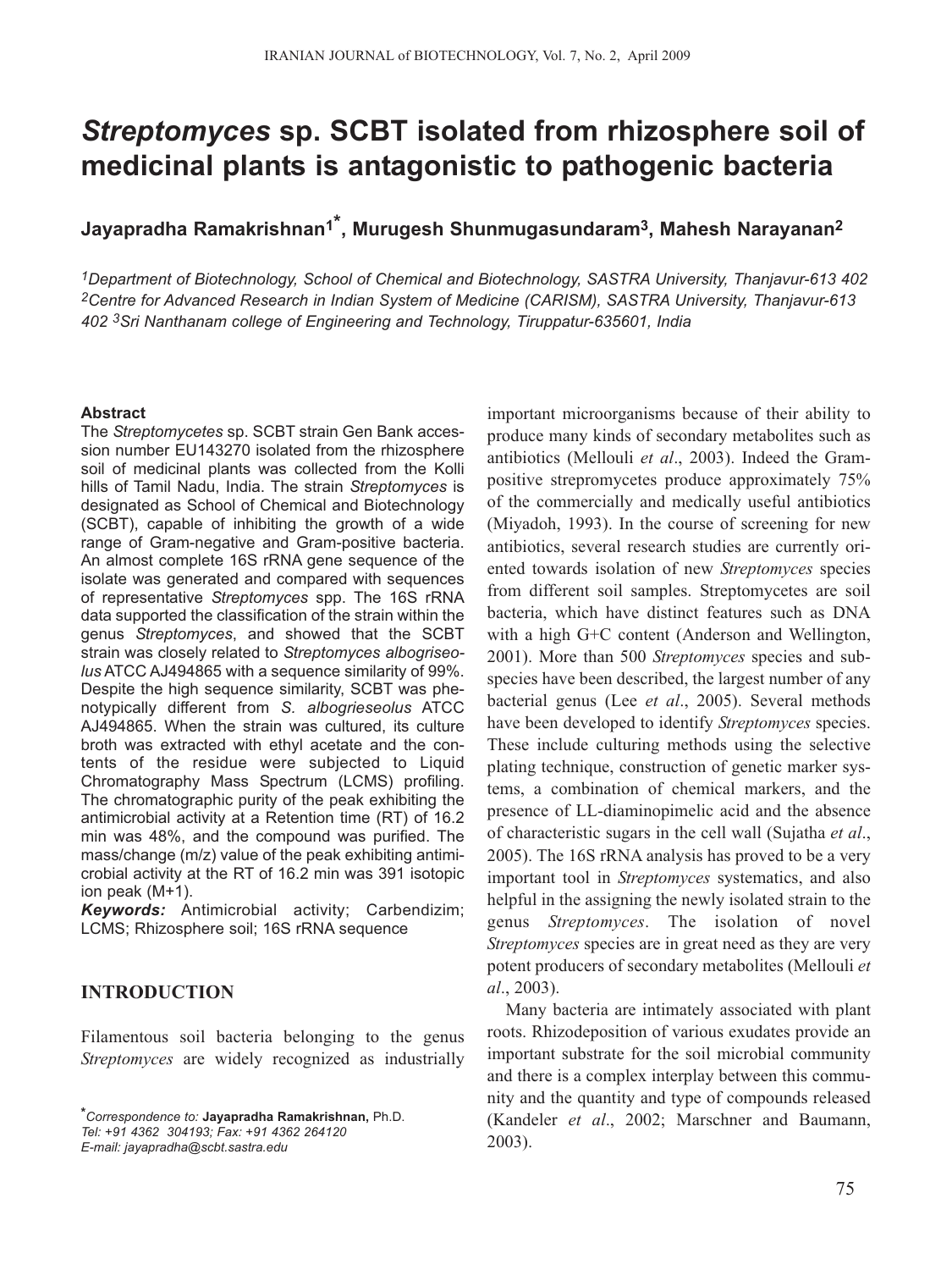Hence, this paper describes the isolation of a *Streptomyces* sp. from the rhizosphere soil of medicinal plants, showing activities against Gram-positive and Gram-negative bacteria. The investigation also involves evaluation of the effect of the systemic fungicide, carbendizim on bacterial growth and diversity of actinomycetes recovered on media, taxonomy of the antibiotic producing strain, its fermentation, HPLC analysis of culture filtrate and partial characterization of the bioactive compounds produced by this strain.

# **MATERIALS AND METHODS**

**Plants:** The *Streptomyces* sp. used in this study was isolated from the rhizosphere soils of medicinal plants namely *Aloe indica*, *Curcuma domestica*, *Gloriosa superba*, *Embelia ribes*, *Eclipta alba,* collected from Kolli hills, Tamil Nadu, India.

**Isolation of** *Streptomyces***:** The rhizosphere soils were incubated at 60°C for 40 min and re-suspended in 5 ml of saline. The re-suspended mixture was diluted with 45 ml of saline containing  $1.5\%$  (v/v) phenol and shaken for 30 min at 28°C (Kuster and Willaims, 1964). The media were supplemented with carbendizim (400 mg/l) after sterilization. The starch casein agar plates were incubated for 14 days at 30ºC and the resulting colonies were subcultured on Yeast extract-malt extract agar.

**Antifungal agents:** Antifungal agents used in growth media could represent another bias. This is particularly critical when screening and isolating large numbers of actinomycetes from various soil samples. This study also aims at evaluating the effects of systemic fungicide-carbendizim on bacterial growth and diversity of bacteria recovered on media. Hence, the effect of carbendizim concentrations ranging from 0-400 mg/l on was tested was on starch casein nitrate agar medium to control the growth of fungi.

**Assay for antagonistic activity:** A modified version of the antibiotic assay by Anita *et al*. (2004) was followed in this procedure. The spore suspensions of individual isolates were spot inoculated (10 µl per spot) on Muller Hinton agar plates, and incubated at 28°C for 3 days. The dotted isolates were killed by inverting the uncovered Petri dishes over 4 ml of chloroform in a watch glass for 1 h. Watch glasses were removed and plates were aerated in a fume hood for 30 min to evaporate chloroform. The Plates were subsequently over laid with 15 ml of medium containing  $1\%$ (w/v) agar,  $0.5\%$  (w/v) peptone,  $0.5\%$  (w/v) yeast extract and inoculated with 100 µl of test isolates *Escherichia coli* ATCC 25922, *Klebsiella pneumoniae* ATCC 700603, *Salmonella typhi* ATCC 6539, *Salmonella abony* NCIM 2257, *Bacillus subtilis* ATCC 6633, *Staphylococcus aureus* ATCC 25923, *Proteus vulgaris* ATCC 9484, *Pseudomonas aeruginosa* ATCC 27853, *Pseudomonas fluorescens* ATCC 13525, *Staphylococcus epidermidis* (NCIM 2493). The resulting cleared zones were measured after overnight incubation.

## **Taxonomy of the bioactive compound producing strain**

*Morphological and cultural characterizations*: The morphology of aerial hyphae, substrate mycelium and spore chains of a 14 day culture sample of the SCBT strain were examined by light and scanning electron microscopy. Spore morphology was studied by examining gold-coated dehydrated specimens using the JEOL (JSM-5610LV), Japan make scanning electron microscope. The cultural characteristics of the strain grown at 28°C on different media for 14 days were examined. The presence of soluble pigments and the melanoid pigment was investigated on yeast extractmalt extract agar international Streptomyces project medium 2 (ISP medium 2) and peptone yeast extract ion agar (ISP medium 6).

*Chemotaxonomic and physiological tests*: The diagnostic isomers of diaminopimelic acid (DAP) and whole-organism sugars of the test strain were analyzed by the procedure developed by Becker *et al*. (1964). Utilization of various carbon and nitrogen sources was examined. Each source was added at a final concentration of  $1\%$  (w/v) and  $0.1\%$  (w/v) respectively. Growth of the strain SCBT in the presence of  $0.1\%$  (w/v) phenol was tested in ISP-medium 2. Degradation of starch was determined according to Gordon *et al*. (1974). Hydrogen sulfide production and coagulation of milk were determined as described by Cowan and Steel, (1974). Growth in the presence of sodium chloride was determined according to Tresner *et al*. (1968) and temperature and pH requirements were determined on ISP medium 2.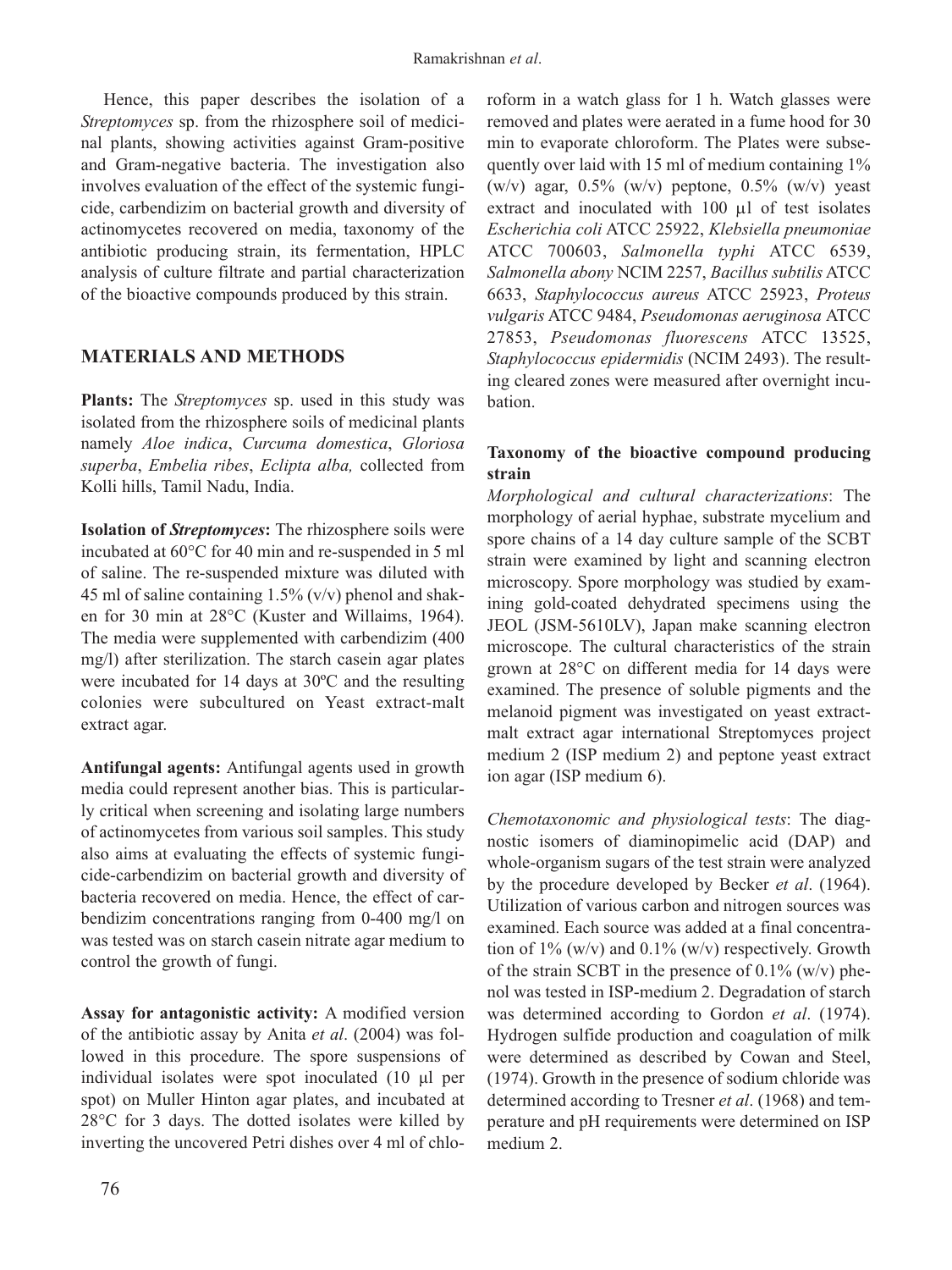*Sequencing of 16S rRNA*: The 16S rRNA gene fragments were amplified by using PCR Kit (GENEI Pvt.Ltd, India). The conditions used for thermal cycling were as follows, the initial denaturing step for 5 min at 95°C, and 0.25 µl of Taq polymerase was added to the sample and kept in PCR Kit for denaturation at 95ºC for 1 min, primer annealing at 56ºC for 1 min and primer extension at 72ºC for 3 min. This was repeated for 35 cycles. Then the reaction mixture was kept at 72°C for 5 min and then cooled at 4°C. The amplified DNA was detected by using gel electrophoresis. Five 5 µl of amplified DNA was added with 1  $\mu$ l of loading dye and loaded in lane 1. Marker DNA  $(2 \mu I)$  (HIND III digested DNA) was kept in lane 2. The tray was filled with 0.5% Tris-borate-EDTA (TBE) buffer. The gel loaded with sample DNA and marker DNA were placed submerged in buffer. And a potential difference was applied via electric field. After 45 min, the DNA bands present in the gel were visualized by staining with ethidium bromide (10 mg/ml in  $H<sub>2</sub>O$ ) and examined under the UV light. The purified DNA fragments were sequenced using sequencer model ABI 3100 sequencer according to manufacturers' instructions (ABI PRISM 3100 Genetic Analyzer User's Manual).

*Phylogenetic analysis*: Sequence similarity search of the 16S rRNA sequence from the SCBT strain was carried out using BLAST (NCBI). An evolutionary tree was inferred by using the neighbour-joining method (Saitou and Nei, 1987). The clustal X program (Thompson *et al*., 1997) was used for multiple alignments and phylogenetic analysis.

*Fermentation*: The SCBT spores were inoculated in 200 ml of a seed medium composed of starch 1% (w/v), glucose  $0.5\%$  (w/v), yeast extract  $0.2\%$  (w/v), tryptone  $0.5\%$  (w/v),  $K_2HPO_4$  1% (w/v),  $MgSO<sub>4</sub>$ .7H<sub>2</sub>O 0.05% (w/v). The pH was adjusted to 7.0 and incubated at 28ºC for 3 days. The inoculum was used to seed an 8 l fermenter containing 6 l of the production medium composed of starch  $1\%$  (w/v), glucose 0.5% (w/v), yeast extract 0.2% (w/v), proteose peptone  $0.5\%$  (w/v), soyabean oil  $0.15\%$  (v/v)  $K_2HPO_4$  0.1% (w/v), MgSO<sub>4</sub>.7H<sub>2</sub>O 0.05% (w/v),  $CaCO<sub>3</sub>$  0.3% (w/v) Fermentation was carried out for 72 h, after which the yield of antibiotic had reached its maximum and the culture broth was subsequently har-

## vested (as mentioned below).

*Product recovery*: The fermented broth was centrifuged at 8000 rpm for 10 min. The culture filtrate was extracted twice with ethyl acetate (EtOAc) and the biomass once with acetone. The extracts from the culture filtrate and mycelium were mixed and concentrated in vacuo to dryness. After dehydration with anhydrous  $Na<sub>2</sub>SO<sub>4</sub>$ , the EtOAc solution was further concentrated in vacuo.

*Mass spectrometry*: The agilent LC-MSD VL mass spectrometry (MS) (Agilent, USA) system was used for analysis of concentrated yellow antibiotic compound extracted from *Streptomyces* sp. SCBT using a symmetry column ( $150 \times 4.6$  mm, 5 mm) column and 10 mM ammonium acetate and acetonitrile as mobile phase in the ratio of 70:30 v/v was used. The chromatography was performed with mobile phase flow rate of 0.5 ml/min and injection volume of 1 ml as instrumental parameters and the peaks were monitored at a wavelength of 245 nm.

*Isolation of antibiotic compound extracted from Streptomyces sp*. *SCBT by preparative chromatography*: The concentrated yellow antibiotic compound extracted from *Streptomyces* sp. SCBT was purified and the antibiotic was isolated by preparative chromatography. The yellow antibiotic compound extracted from *Streptomyces* sp. SCBT was isolated by Agilent preparative system using reverse phase YMC-ODS-A C18 (150  $\times$  50 mm, 25  $\mu$ ) column with methanol and water as mobile phase in the ratio 70:30 v/v. The concentrated antibiotic extract was dissolved in methanol and water (50:50) and the chromatography was performed at a wavelength of 254 nm with ultra-violet detector with a flow rate of 30 ml/min. The separated compounds were collected separately, vacuum evaporated and lyophilized at -70ºC. The antibiotic activity of the lyophilized fraction was determined as mentioned above.

# **RESULTS**

**Effect of antifungal agents:** Carbendizim decreases fungal counts on starch casein nitrate agar**.** The aim of this work was also, to evaluate the effect of carbendizim on fungal growth. The fungal growth was controlled by Carbendizim in the experimental conditions;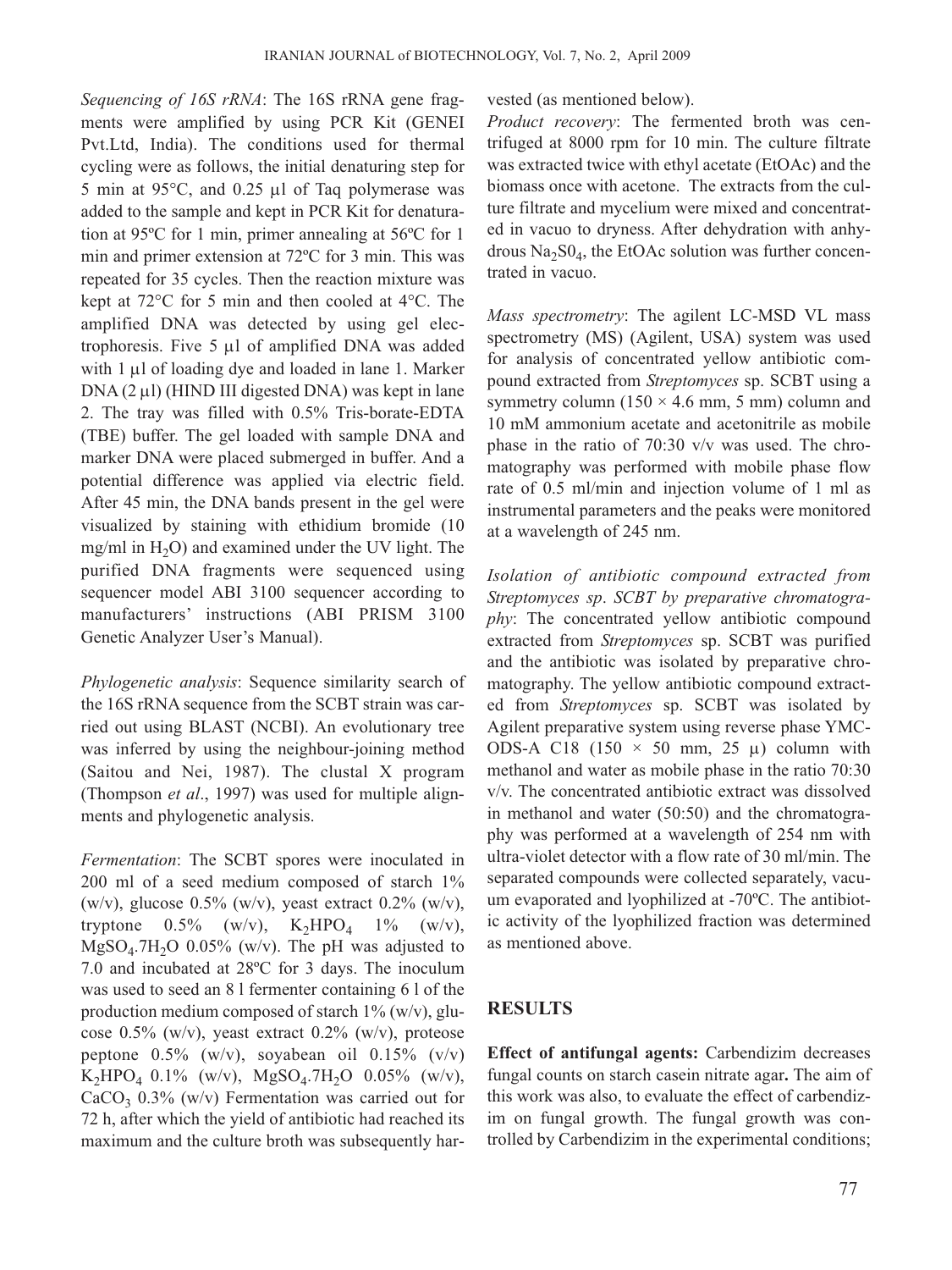| Agar medium                                 | Growth | Aerial mycelium | Substrate mycelium |
|---------------------------------------------|--------|-----------------|--------------------|
| Tryptone-yeast extract agar (ISP NO. 1)     | Good   | White           | Cream              |
| Yeast extract malt extract agar (ISP NO. 2) | Good   | None            | Cream-Tan          |
| Glycerol-asparagine agar (ISP NO. 5)        | Good   | None            | Ash-Tan            |
| Tyrosine agar (ISP NO. 7)                   | Good   | White           | Golden yellow      |
| Nutrient agar                               | Good   | White           | Golden yellow      |
| Potato dextrose agar (PDA)                  | Good   | White           | White              |

**Table 1.** Cultural characteristics of Strain SCBT.

increasing concentrations up to 400 mg/l improved the inhibition of fungal growth. The findings of the study demonstrated that Carbendizim concentrations up to 400 mg/l are required to control fungi without disturbing the colony forming units of *Streptomycetes*. A total of 20 morphologically different *Streptomyces* sp were isolated from the rhizosphere soil of the medicinal plants.

**Antagonistic assay:** The ability to inhibit the growth of Gram positive and Gram negative bacteria was observed. The antibacterial activity of the test isolates was varied. Out of 20 *Streptomyces* sp. subjected for antagonistic screening process, a single strain was shown to have very efficient antibacterial activity against both Gram positive and Gram negative bacteria. Hence the SCBT was selected for taxonomical investigation and bioactive compound isolation.

**Taxonomy of the bioactive compound producing strain:** The cultural characteristics of the test strain SCBT on various media after incubation at 28°C for 14 days are given in Table 1. The morphological and

chemotaxonomic characteristics of strain SCBT indicated that it belongs to the genus *Streptomyces*. Spores were short compact spirals, arranged four to six spiny surfaced oval shaped spores per turn. (Fig. 1), whereas *S*. *albogriseolus* possessed hairy spore surfaces (Preobrajenskaya *et al*., 1957). The cell wall components analysis of the strain SCBT shown to possess LL-DAP and glycine in their cell walls. The presence of LL-DAP along with glycine with no characteristic sugars indicates the cell wall chemotype I. Comparison of the 16S rRNA nucleotide gene sequence of strain SCBT (1490 bp) with corresponding *Streptomyces* sequences clearly showed that the organism form a distinct phyletic line in the *Streptomyces* spp. (Fig. 2). The isolate was closely related to the type strain of *S*. *albogriseolus* (GenBank Accession Number AJ494865) sharing a 16S rRNA gene sequence similarity of 99%. In addition, the strain SCBT showed some differences with respect to morphological, physiological and biochemical properties (Table 2). The Phenetic and genetic results support the classification of the isolate SCBT as a new strain.



**Figure 1.** Scanning electron micrographs of *Streptomyces* sp. SCBT strain grown on ISP-2 agar at 27ºC for 14 days.



**Figure 2.** Neighbor-joining tree based on 16s rDNA gene sequences showing Relationship between the strain SCBT and other *Streptomyces* sp.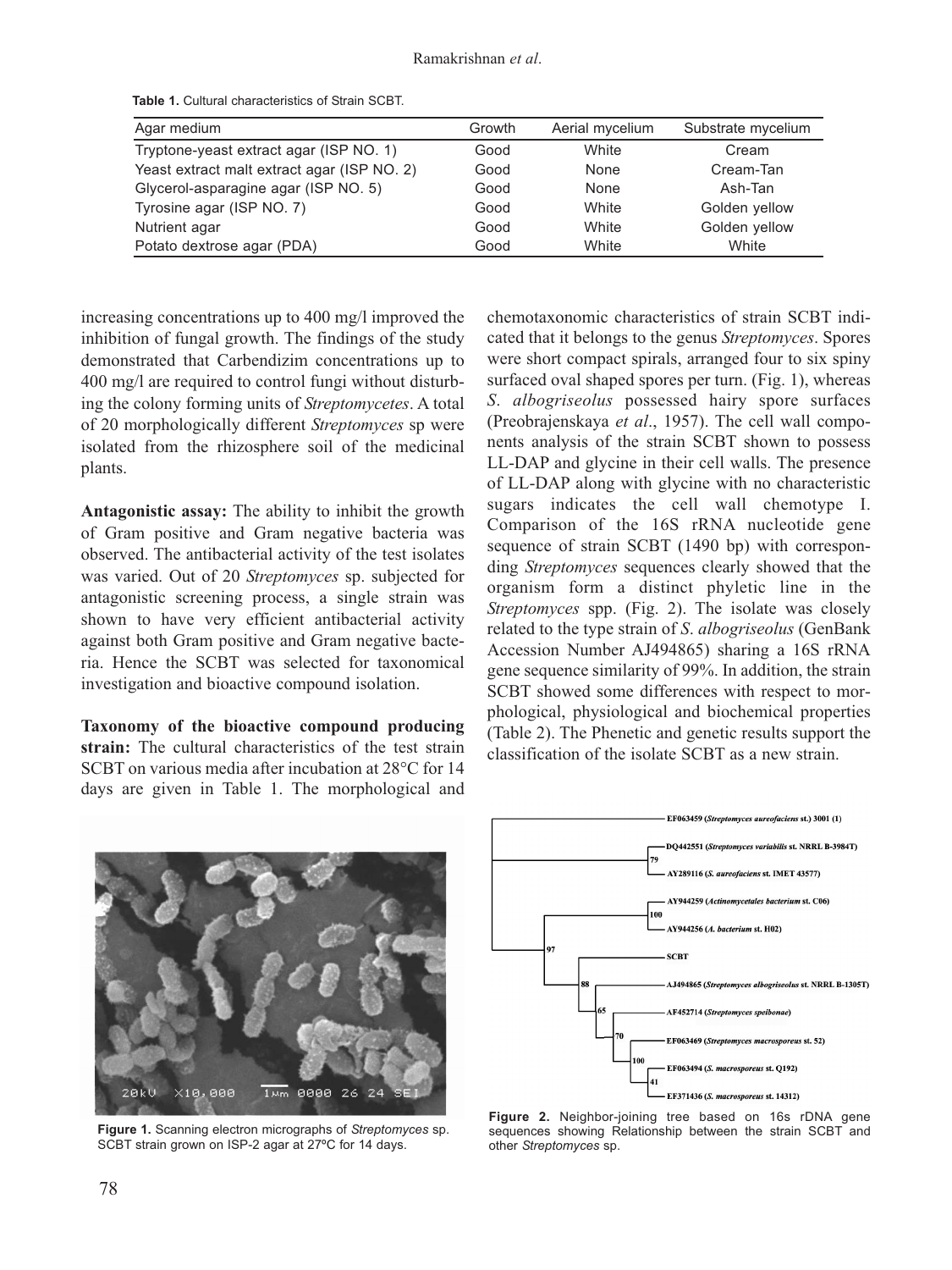| S. No        | <b>Characters studied</b>             | Streptomyces sp. SCBT | S. albogriseolus |
|--------------|---------------------------------------|-----------------------|------------------|
| 1            | Colour of the aerial mycelium         | Grey                  | Grey             |
| $\mathbf{2}$ | Melanoid pigment                      | Negative              | Negative         |
| 3            | Reverse side pigment                  | Negative              | Nd               |
| 4            | Soluble pigment                       | Negative              | Nd               |
| 5            | Spore surface                         | spiny                 | hairy            |
| 6            | Spore chain morphology                | Rectiflexibles        | Nd               |
| 7            | Gelatin liquefaction                  | Positive              | Positive         |
| 8            | Nitrate reduction                     | Positive              | Positive         |
| 9            | Starch hydrolysis                     | Positive              | Positive         |
| 10           | Milk coagulation                      | Positive              | Positive         |
| 11           | Growth in the presence of 0.1% phenol | Negative              | Nd               |
| 12           | $H2S$ Production                      | Negative              | Negative         |
| 13           | Cellulose degradation                 | Positive              | Nd               |
| 14           | Utilisation of carbon sources         |                       |                  |
|              | Arabinose                             | positive              | positive         |
|              | Fructose                              | Positive              | positive         |
|              | D-xylose                              | Positive              | positive         |
|              | Inositol                              | Positive              | positive         |
|              | Mannitol                              | Positive              | positive         |
|              | Rhamnose                              | Positive              | positive         |
|              | Sucrose                               | Positive              | positive         |
|              | Raffinose                             | Positive              | positive         |
| 15           | Utilisation of nitrogen sources       |                       |                  |
|              | L-aspragine                           | Very slight growth    | Abundant growth  |
|              | L-Hydroxypyroline                     | Slight growth         | Abundant growth  |
|              | L-Histidine                           | Abundant growth       | Abundant growth  |
|              | L-phenyl alanine                      | Abundant growth       | Abundant growth  |

**Table 2.** Comparison of the *Streptomyces* sp. SCBT with *S. albogriseolus*.

Nd: Not determined

**Fermentation and isolation of compounds:** The whole-cultured broth of the producing strain SCBT was extracted with EtOAc and the extract was evaporated to dryness resulting in a yellow oily residue (2.36 g). When the EtOAc extracts were analyzed in Agilent LC-MSD VL mass spectrometry the mass value of the compound in the extract was identified and the purification and separation of the compounds was done by using preparative chromatography. An antibiotic activity test was done for different samples separated and (Fig. 3). The chromatographic purity of the active peak at a RT of 16.2 min was 48%, which was then purified. The m/z value of the peak exhibiting antimicrobial activity at the RT of 16.2 min was  $391$  (M+1) (Fig. 4).

## **DISCUSSION**

The presence of LL- DAP and the absence of characteristic sugars in whole cell hydrolysates show that

strain SCBT have wall type I which assign the strain into the genus *Streptomyces* (Lechevalier and Lechevalier, 1970). The morphological, physiological, and biochemical parameters of the strain SCBT were compared with the *Streptomyces* sp available in the Nonomura key and Bergey's manual of systematic bacteriology. Both strains have been found to have similar growth patterns on carbon compounds when grown in the synthetic medium of Pridham and Gottlieb (1948). The spores as observed by electron micrography are spiny rather than the hairy outgrowths of those from *S. albogriseolus*. Furthermore, SCBT differs from *S. albogriseolus* in the utilization of L- asparagine and L-Hydroxyproline as described by Waksman, 1961. These data, in conjunction with gene sequencing indicate that the isolate SCBT can be considered as a new strain of *Streptomyces*, designated *Streptomyces sp*. SCBT.

Due to the relative abundance of fungi and bacteria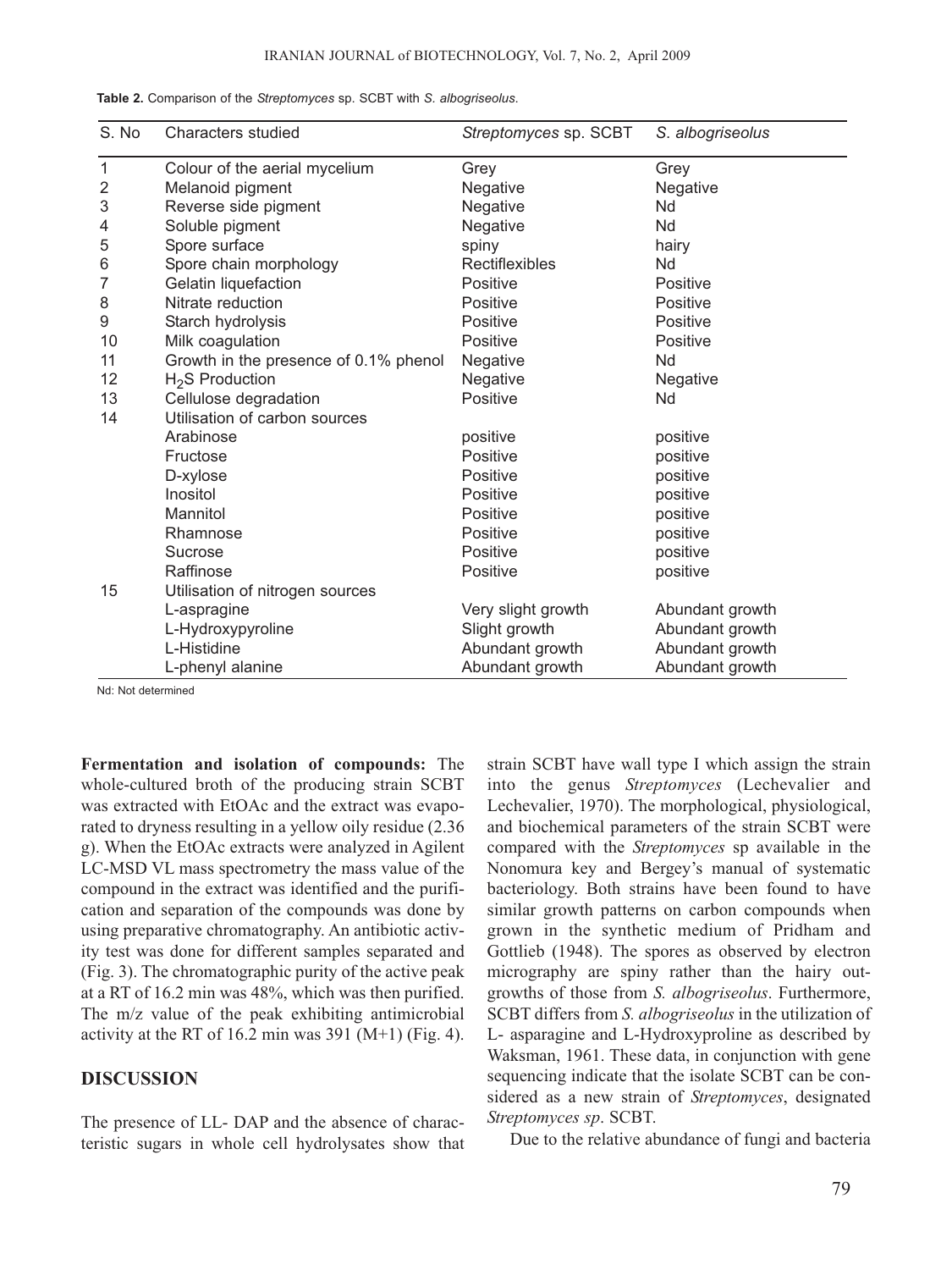

**Figure 3.** HPLC Chromatogram of Culture filtrate of *Streptomyces* sp. SCBT.

in soil, it is often necessary to control the growth of some fast growing fungi on plates. This is particularly critical when particularly trying to screen and isolate large numbers of actinomycetes in various soil samples. The fungicide currently used is cycloheximide which is considered to be very toxic. Cycloheximide is an inhibitor of protein synthesis and induces apoptosis in mammalian cells (Busch *et al*., 2004; Chao *et al*., 1999). Natamycin has also been used as an alternative for isolating bacteria present in low numbers in the environment. (Ahmed Nasr Mohamed *et al*., 2005) Their results demonstrated that natamycin concentrations inhibits the growth of fungi on the media, have a small but significant inhibitory effect on the number of bacterial colony forming units and suggesting that high concentration of natamycin cannot be used for isolation of bacterial strains with the aim of studying biodiversity and for the selection of strains for practical applications. Hence, the effect of the alternative antifungal agent carbendizim has also been evaluated in this study. The effect of carbendizim on actinomycete community structures was never estimated.

In order to discover a novel compound of pharmaceutical interest, the search for novel metabolites espe-



**Figure 4.** LCMS profiling.

cially from *Streptomyces* spp. requires a large number of isolates (over a thousand) (Oskay *et al*., 2004) The search will be more promising if diverse *Streptomyces* are sampled and screened. For this reason, soils were specifically collected from the rhizosphere soil of medicinal plants. This is based on the hypothesis that *Streptomyces* diversity may be influenced by the diversity of plant species. Furthermore, different plants produce different types of secondary metabolites and some of these chemical compounds are toxic to soil microorganisms including *Streptomyces*. However, adaptation has in turn allowed the *Streptomyces* to produce their own secondary metabolites. Although the collection sites have mainly been limited, i.e., the rhizosphere soil of medicinal plants, yet many *Streptomyces* have been found to have both higher and lower occurrences in rhizosphere soil than in bulk soil, depending on the plant species (Dickinson and Dooley, 1967; McCarthy and Williams, 1990). The plant exudates may play the role in the occurrence of microbial diversity and hence the rhizopshere soil of medicinal plants were chosen for this study. A number of researchers have pointed out a possible correlation between occurrence of antagonistic *Streptomyces* and nature of the soil from which they are isolated. Rouatt *et al*. (1951) have found a greater percentage of active streptomycetes in the rhizosphere than in the surrounding soil.

In summary the results of this study show that the isolated *Streptomyces* sp. SCBT strain exhibits wide antibacterial activity, which proves that the rhizosphere soil of medicinal plants can serve as an effective source of pharmaceutically important microorganisms.